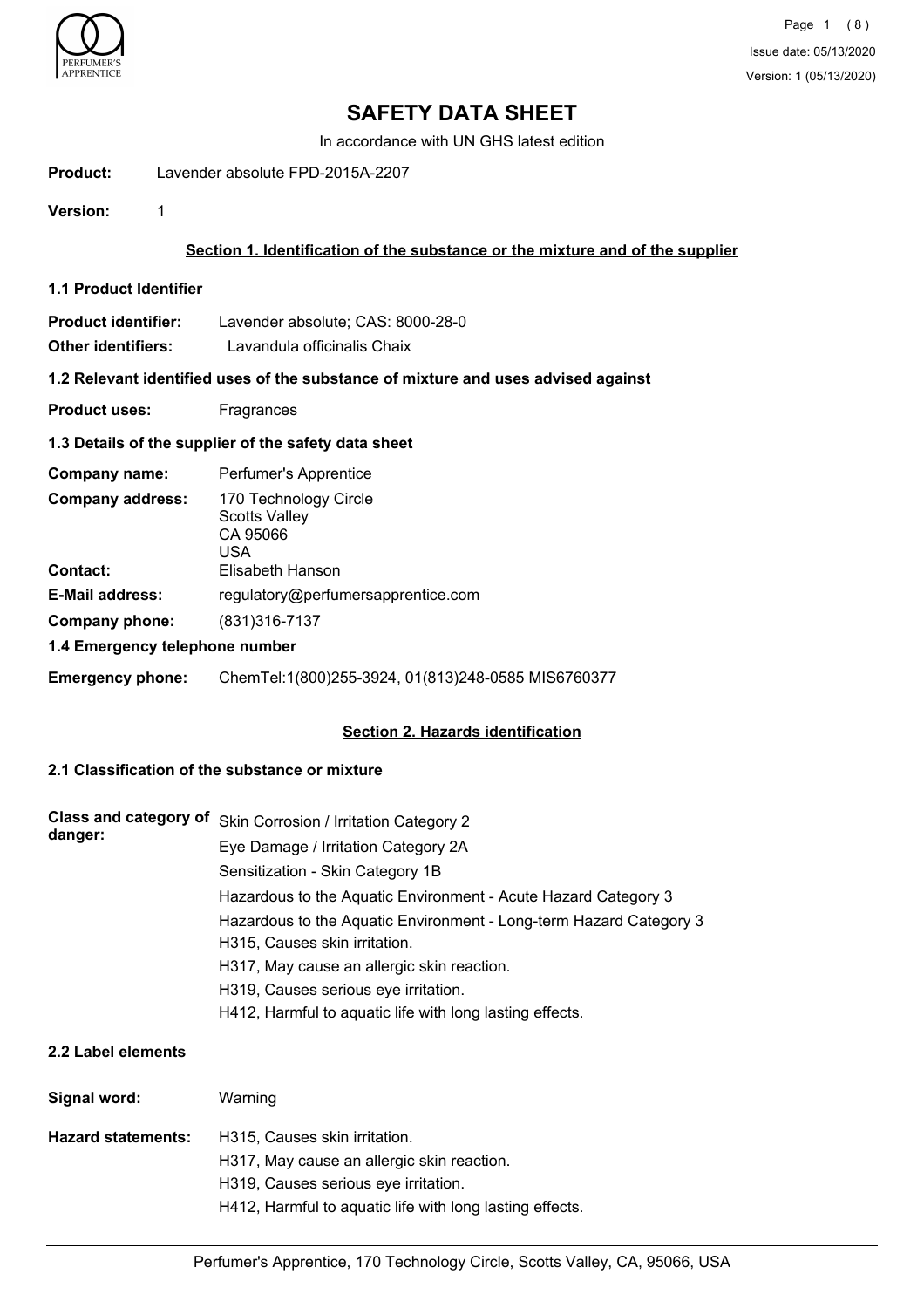

In accordance with UN GHS latest edition

| Product:                            | Lavender absolute FPD-2015A-2207                                                                                                                                                                                                                                                                                                                                                                                                                                                                                                                                                                                                                                                                                                                                                                                                                          |
|-------------------------------------|-----------------------------------------------------------------------------------------------------------------------------------------------------------------------------------------------------------------------------------------------------------------------------------------------------------------------------------------------------------------------------------------------------------------------------------------------------------------------------------------------------------------------------------------------------------------------------------------------------------------------------------------------------------------------------------------------------------------------------------------------------------------------------------------------------------------------------------------------------------|
| <b>Version:</b>                     | 1                                                                                                                                                                                                                                                                                                                                                                                                                                                                                                                                                                                                                                                                                                                                                                                                                                                         |
| M factor:                           | None                                                                                                                                                                                                                                                                                                                                                                                                                                                                                                                                                                                                                                                                                                                                                                                                                                                      |
| <b>Precautionary</b><br>statements: | P261, Avoid breathing vapour or dust.<br>P264, Wash hands and other contacted skin thoroughly after handling.<br>P272, Contaminated work clothing should not be allowed out of the workplace.<br>P273, Avoid release to the environment.<br>P280, Wear protective gloves/eye protection/face protection.<br>P302/352, IF ON SKIN: Wash with plenty of soap and water.<br>P305/351/338, IF IN EYES: Rinse cautiously with water for several minutes. Remove contact<br>lenses, if present and easy to do. Continue rinsing.<br>P333/313, If skin irritation or rash occurs: Get medical advice/attention.<br>P337/313, If eye irritation persists: Get medical advice/attention.<br>P362, Take off contaminated clothing and wash before reuse.<br>P501, Dispose of contents/container to approved disposal site, in accordance with local<br>regulations. |
| Pictograms:                         |                                                                                                                                                                                                                                                                                                                                                                                                                                                                                                                                                                                                                                                                                                                                                                                                                                                           |
| <b>Other hazards:</b>               | None                                                                                                                                                                                                                                                                                                                                                                                                                                                                                                                                                                                                                                                                                                                                                                                                                                                      |
|                                     | Section 3. Composition / information on ingredients                                                                                                                                                                                                                                                                                                                                                                                                                                                                                                                                                                                                                                                                                                                                                                                                       |
| <b>3.1 Substances</b>               |                                                                                                                                                                                                                                                                                                                                                                                                                                                                                                                                                                                                                                                                                                                                                                                                                                                           |
| <b>Product identifier:</b>          | Lavender absolute; CAS: 84776-65-8                                                                                                                                                                                                                                                                                                                                                                                                                                                                                                                                                                                                                                                                                                                                                                                                                        |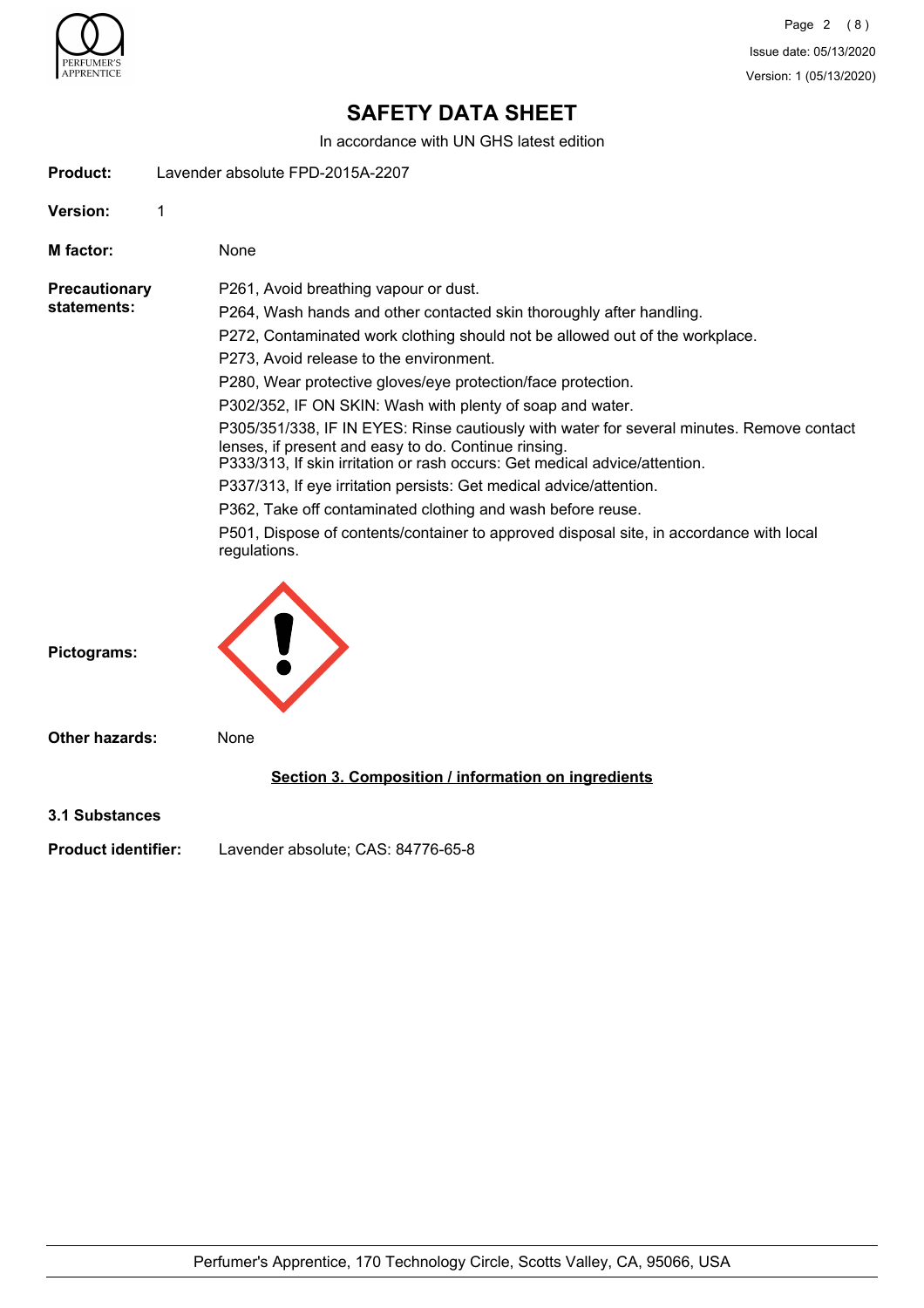

Page 3 (8) Issue date: 05/13/2020 Version: 1 (05/13/2020)

# **SAFETY DATA SHEET**

In accordance with UN GHS latest edition

#### **Product:** Lavender absolute FPD-2015A-2207

**Version:** 1

### Contains:

| <b>Name</b>               | <b>CAS</b> | EC.       | $\%$      | <b>GHS Classification</b>                                                                                                |
|---------------------------|------------|-----------|-----------|--------------------------------------------------------------------------------------------------------------------------|
| Linalyl acetate           | 115-95-7   | 204-116-4 | 32.00%    | Flam. Liq. 4-Skin Irrit. 2-Eye Irrit. 2A-<br>Aquatic Acute 3; H227-H315-H319-H402                                        |
| Linalool                  | 78-70-6    | 201-134-4 | 28.00%    | Flam. Lig. 4-Acute Tox. 5-Skin Irrit. 2-Eye<br>Irrit. 2A-Aquatic Acute 3, H227-H303-<br>H315-H319-H402                   |
| <b>I</b> cis-beta-Ocimene | 3338-55-4  | 222-081-3 | 3.20%     | Flam. Liq. 3-Skin Irrit. 3-Asp. Tox 1;H226-<br>H304-H316                                                                 |
| beta-Caryophyllene        | 87-44-5    | 201-746-1 | 3.00%     | Skin Irrit. 3-Asp. Tox 1;H304-H316                                                                                       |
| 4-Carvomenthenol          | 562-74-3   | 209-235-5 | $ 2.00\%$ | Flam. Lig. 4-Acute Tox. 4-Acute Tox. 5-<br>Skin Irrit. 2-Eye Irrit. 2A-Aquatic Acute 3;<br>H227-H302-H313-H315-H319-H402 |
| Itrans beta-Ocimene       | 3779-61-1  |           | l2.00%    | Skin Irrit. 3;H316                                                                                                       |
| <b>I</b> I-Limonene       | 5989-54-8  | 227-815-6 | $ 0.40\%$ | Flam. Liq. 3-Skin Irrit. 2-Skin Sens. 1B-<br>Asp. Tox 1-Aquatic Acute 1-Aquatic<br>Chronic 1:H226-H304-H315-H317-H410    |
| Camphene                  | 79-92-5    | 201-234-8 | 10.15%    | Flam. Lig. 3-Flam. Sol. 2-Skin Irrit. 3-Eye<br>Irrit. 2A-Aquatic Acute 1-Aquatic Chronic<br>1:H226-H228-H316-H319-H410   |
| IGeraniol                 | 106-24-1   | 203-377-1 | 0.15%     | Acute Tox. 5-Skin Irrit. 2-Eye Dam. 1-<br>Skin Sens. 1-Aquatic Acute 3, H303-<br>H315-H317-H318-H402                     |
| <b>I</b> beta-Pinene      | 127-91-3   | 204-872-5 | 0.15%     | Flam. Liq. 3-Skin Irrit. 2-Skin Sens. 1B-<br>Asp. Tox 1-Aquatic Acute 1-Aquatic<br>Chronic 1:H226-H304-H315-H317-H410    |

#### **Section 4. First-aid measures**

#### **4.1 Description of first aid measures**

IF ON SKIN: Wash with plenty of soap and water.

IF IN EYES: Rinse cautiously with water for several minutes. Remove contact lenses, if present and easy to do. Continue rinsing.

#### **4.2 Most important symptoms and effects, both acute and delayed**

Causes skin irritation.

May cause an allergic skin reaction.

Causes serious eye irritation.

## **4.3 Indication of any immediate medical attention and special treatment needed**

None expected, see Section 4.1 for further information.

## **SECTION 5: Firefighting measures**

## **5.1 Extinguishing media**

Suitable media: Carbon dioxide, Dry chemical, Foam.

## **5.2 Special hazards arising from the substance or mixture**

In case of fire, may be liberated: Carbon monoxide, Unidentified organic compounds.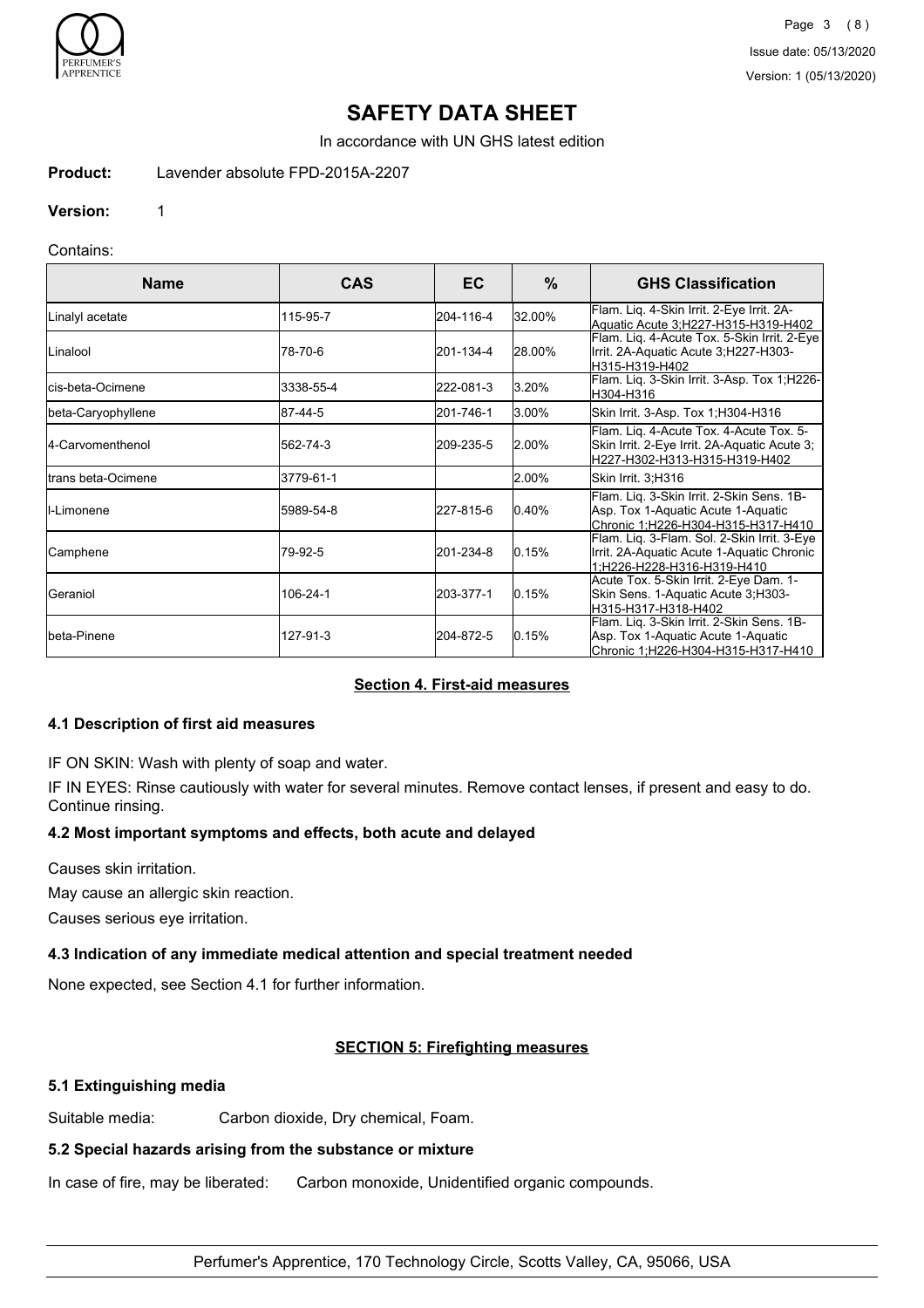

In accordance with UN GHS latest edition

**Product:** Lavender absolute FPD-2015A-2207

**Version:** 1

**5.3 Advice for fire fighters:**

In case of insufficient ventilation, wear suitable respiratory equipment.

#### **Section 6. Accidental release measures**

#### **6.1 Personal precautions, protective equipment and emergency procedures:**

Avoid inhalation. Avoid contact with skin and eyes. See protective measures under Section 7 and 8.

#### **6.2 Environmental precautions:**

Keep away from drains, surface and ground water, and soil.

#### **6.3 Methods and material for containment and cleaning up:**

Remove ignition sources. Provide adequate ventilation. Avoid excessive inhalation of vapours. Contain spillage immediately by use of sand or inert powder. Dispose of according to local regulations.

### **6.4 Reference to other sections:**

Also refer to sections 8 and 13.

### **Section 7. Handling and storage**

#### **7.1 Precautions for safe handling:**

Keep away from heat, sparks, open flames and hot surfaces. - No smoking. Use personal protective equipment as required. Use in accordance with good manufacturing and industrial hygiene practices. Use in areas with adequate ventilation Do not eat, drink or smoke when using this product.

#### **7.2 Conditions for safe storage, including any incompatibilities:**

Store in a well-ventilated place. Keep container tightly closed. Keep cool. Ground/bond container and receiving equipment. Use explosion-proof electrical, ventilating and lighting equipment. Use only non-sparking tools. Take precautionary measures against static discharge.

#### **7.3 Specific end use(s):**

Fragrances: Use in accordance with good manufacturing and industrial hygiene practices.

#### **Section 8. Exposure controls/personal protection**

#### **8.1 Control parameters**

Workplace exposure limits: Not Applicable

#### **8.2 Exposure Controls**

#### **Eye / Skin Protection**

Wear protective gloves/eye protection/face protection

#### **Respiratory Protection**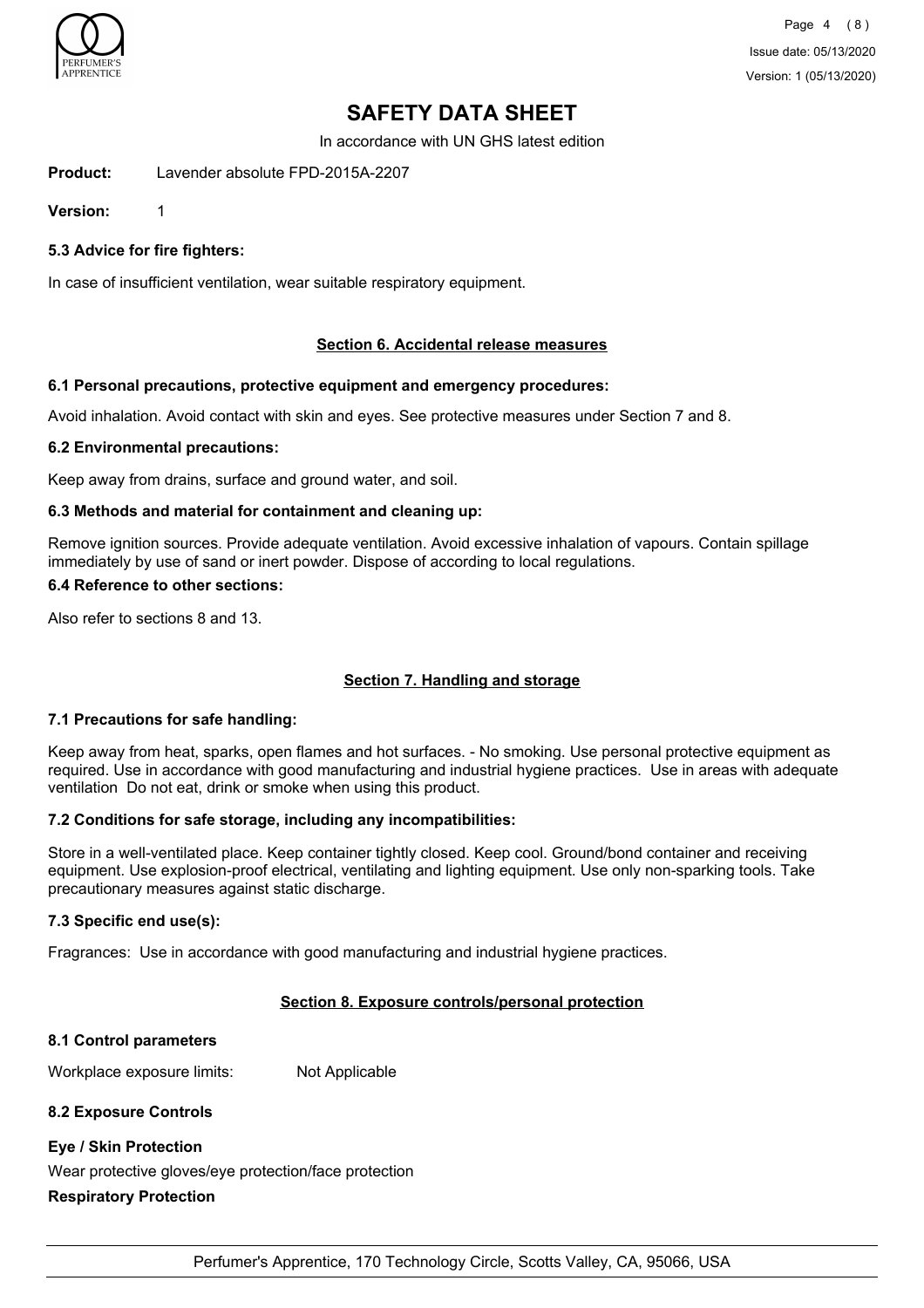

In accordance with UN GHS latest edition

**Product:** Lavender absolute FPD-2015A-2207

#### **Version:** 1

Under normal conditions of use and where adequate ventilation is available to prevent build up of excessive vapour, this material should not require special engineering controls. However, in conditions of high or prolonged use, or high temperature or other conditions which increase exposure, the following engineering controls can be used to minimise exposure to personnel: a) Increase ventilation of the area with local exhaust ventilation. b) Personnel can use an approved, appropriately fitted respirator with organic vapour cartridge or canisters and particulate filters. c) Use closed systems for transferring and processing this material.

Also refer to Sections 2 and 7.

#### **Section 9. Physical and chemical properties**

#### **9.1 Information on basic physical and chemical properties**

| Appearance:                    | Not determined  |
|--------------------------------|-----------------|
| Odour:                         | Not determined  |
| pH:                            | Not determined  |
| Initial boiling point / range: | Not determined  |
| <b>Flash point:</b>            | $>93\text{ °C}$ |
| Vapour pressure:               | Not determined  |
| <b>Relative density:</b>       | Not determined  |
| Solubility(ies):               | Not determined  |
| 9.2 Other information:         | None available  |

#### **Section 10. Stability and reactivity**

#### **10.1 Reactivity:**

Presents no significant reactivity hazard, by itself or in contact with water.

#### **10.2 Chemical stability:**

Good stability under normal storage conditions.

#### **10.3 Possibility of hazardous reactions:**

Not expected under normal conditions of use.

#### **10.4 Conditions to avoid:**

Avoid extreme heat.

#### **10.5 Incompatible materials:**

Avoid contact with strong acids, alkalis or oxidising agents.

#### **10.6 Hazardous decomposition products:**

Not expected.

#### **Section 11. Toxicological information**

#### **11.1 Information on toxicological effects**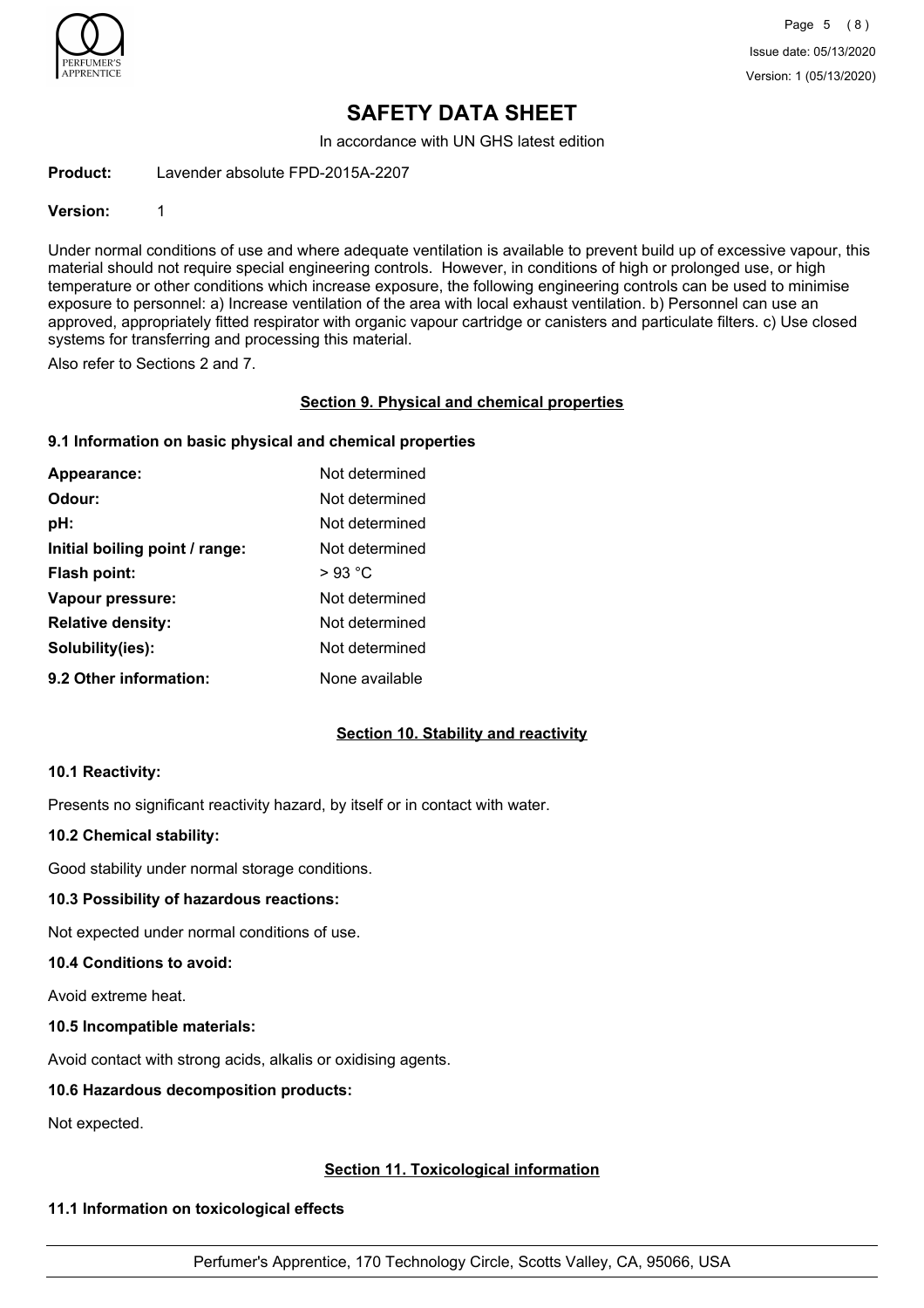

Page 6 (8) Issue date: 05/13/2020 Version: 1 (05/13/2020)

# **SAFETY DATA SHEET**

In accordance with UN GHS latest edition

**Product:** Lavender absolute FPD-2015A-2207

**Version:** 1

Causes skin irritation.

May cause an allergic skin reaction.

Causes serious eye irritation.

| <b>Assumed Toxicity Value (LD50 or ATE) for Acute Oral Toxicity:</b>   | >5000         |
|------------------------------------------------------------------------|---------------|
| <b>Assumed Toxicity Value (LD50 or ATE) for Acute Dermal Toxicity:</b> | >5000         |
| Assumed Toxicity Value (LC50 or ATE) for Acute Inhalation Toxicity:    | Not Available |
| <b>Inhalation Route:</b>                                               | Not Available |
|                                                                        |               |

Refer to Section 2 for additional information.

### **Section 12. Ecological information**

#### **12.1 Toxicity:**

Harmful to aquatic life with long lasting effects.

| 12.2 Persistence and degradability: | Not available |
|-------------------------------------|---------------|
| 12.3 Bioaccumulative potential:     | Not available |
| 12.4 Mobility in soil:              | Not available |

**12.5 Results of PBT and vPvB assessment:**

This substance does not meet the PBT/vPvB criteria of REACH, annex XIII.

**12.6 Other adverse effects:** Not available

#### **Section 13. Disposal considerations**

#### **13.1 Waste treatment methods:**

Dispose of in accordance with local regulations. Avoid disposing into drainage systems and into the environment. Empty containers should be taken to an approved waste handling site for recycling or disposal.

### **Section 14. Transport information**

| 14.1 UN number:                                                               | Not classified                              |  |
|-------------------------------------------------------------------------------|---------------------------------------------|--|
| 14.2 UN Proper Shipping Name:                                                 | Not classified                              |  |
| 14.3 Transport hazard class(es):                                              | Not classified                              |  |
| <b>Sub Risk:</b>                                                              | Not classified                              |  |
| 14.4. Packing Group:                                                          | Not classified                              |  |
| <b>14.5 Environmental hazards:</b>                                            | Not environmentally hazardous for transport |  |
| 14.6 Special precautions for user:                                            | None additional                             |  |
| 14.7 Transport in bulk according to Annex II of MARPOL73/78 and the IBC Code: |                                             |  |

Not classified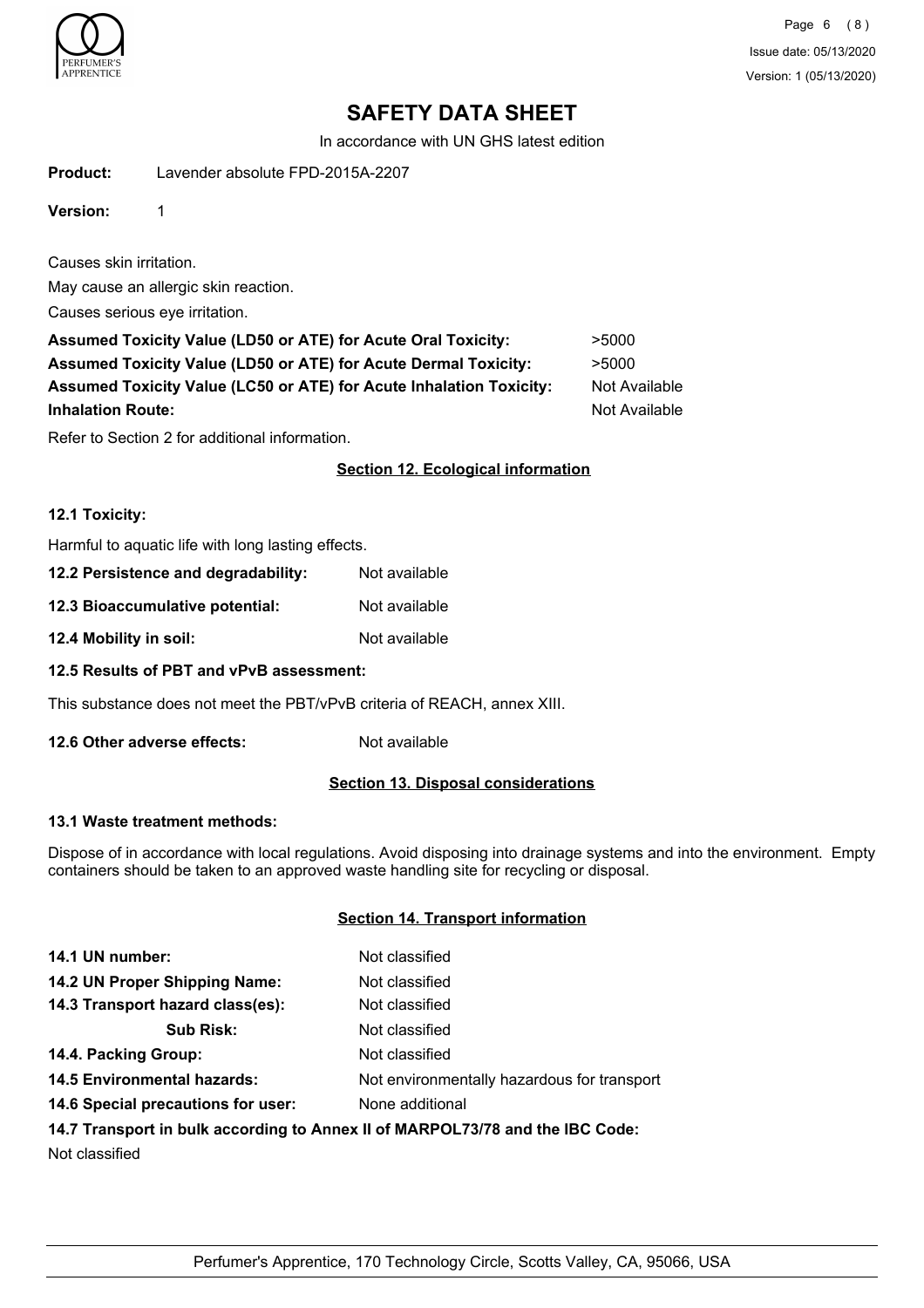

In accordance with UN GHS latest edition

**Product:** Lavender absolute FPD-2015A-2207

**Version:** 1

### **Section 15. Regulatory information**

### **15.1 Safety, health and environmental regulations/legislation specific for the substance or mixture**

RIFM ID Number: 169-F2.1

### **15.2 Chemical Safety Assessment**

A Chemical Safety Assessment has not been carried out for this product.

### **Section 16. Other information**

| <b>Concentration % Limits:</b>  | EH A3=18.94% EH C3=35.71% SCI 2=16.13% SCI 3=1.57% EDI 2A=15.<br>75% |
|---------------------------------|----------------------------------------------------------------------|
| <b>Total Fractional Values:</b> | EH A3=5.28 EH C3=2.80 SCI 2=6.20 SCI 3=63.52 EDI 2A=6.35             |

### **Key to revisions:**

Not applicable

#### **Key to abbreviations:**

| <b>Abbreviation</b> | <b>Meaning</b>                                                     |
|---------------------|--------------------------------------------------------------------|
| Acute Tox. 4        | Acute Toxicity - Oral Category 4                                   |
| Acute Tox. 5        | Acute Toxicity - Oral Category 5                                   |
| Acute Tox. 5        | Acute Toxicity - Dermal Category 5                                 |
| Aquatic Acute 1     | Hazardous to the Aquatic Environment - Acute Hazard Category 1     |
| Aquatic Acute 3     | Hazardous to the Aquatic Environment - Acute Hazard Category 3     |
| Aquatic Chronic 1   | Hazardous to the Aquatic Environment - Long-term Hazard Category 1 |
| Asp. Tox 1          | <b>Aspiration Hazard Category 1</b>                                |
| Eye Dam. 1          | Eye Damage / Irritation Category 1                                 |
| Eye Irrit. 2A       | Eye Damage / Irritation Category 2A                                |
| Flam. Liq. 3        | Flammable Liquid, Hazard Category 3                                |
| Flam. Liq. 4        | Flammable Liquid, Hazard Category 4                                |
| Flam. Sol. 2        | Flammable Solid, Hazard Category 2                                 |
| H226                | Flammable liquid and vapour.                                       |
| H <sub>227</sub>    | Combustible liquid.                                                |
| H228                | Flammable solid.                                                   |
| H302                | Harmful if swallowed.                                              |
| H303                | May be harmful if swallowed.                                       |
| H304                | May be fatal if swallowed and enters airways.                      |
| H313                | May be harmful in contact with skin.                               |
| H315                | Causes skin irritation.                                            |
| H316                | Causes mild skin irritation.                                       |
| H317                | May cause an allergic skin reaction.                               |
| H318                | Causes serious eye damage.                                         |
| H319                | Causes serious eye irritation.                                     |